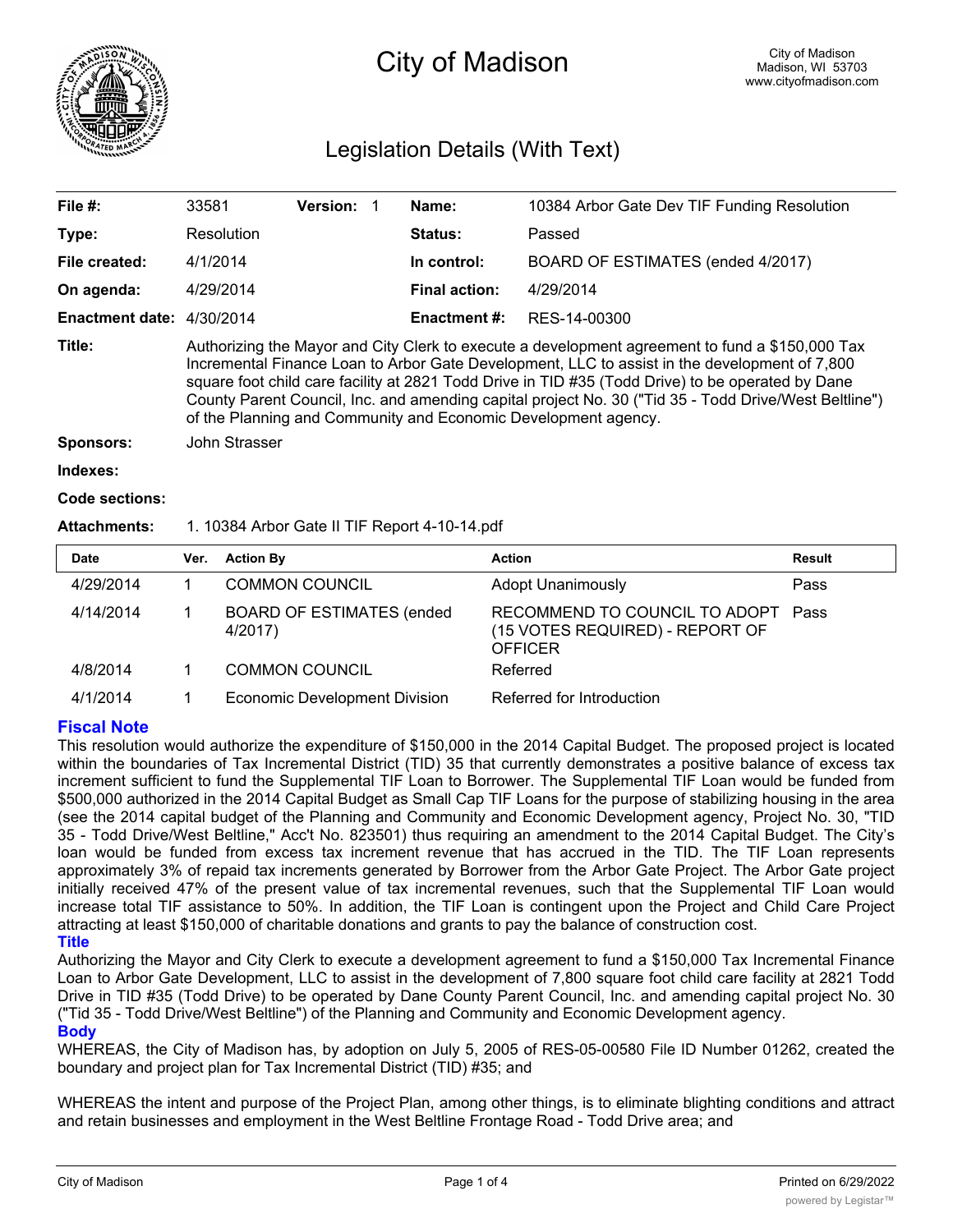### **File #:** 33581, **Version:** 1

WHEREAS, in 2007, the City of Madison ("City") disbursed a \$2,700,000 TIF Loan to Arbor Gate Development, LLC ("Borrower"), to construct a 200,000 square foot retail/commercial building and associated parking (the "Arbor Gate Project"); and

WHEREAS, the Arbor Gate Project is currently generating additional tax increment that may pay for additional public works and improvements to the West Beltline Frontage Road - Todd Drive area, is retaining the existing employers in said area and stimulating new employment, these outcomes being consistent with said intent and purposes of the Project Plan and City of Madison TIF Policy; and

WHEREAS, the purpose of this resolution is to outline the principal terms and conditions of a supplemental TIF Loan ("Supplemental TIF Loan") to be made by the City to Borrower to renovate property owned by Borrower and located at 2821 Todd Drive (the "Property'), and within the TID #35 (Todd Drive) boundary; and

WHEREAS, Borrower shall renovate and lease said Property to Dane County Parent Council, Inc. ("Tenant") to continue Tenant's operation of the Head Start child care program to low- and moderate-income and disadvantaged households (the "Child Care Project"); and

WHEREAS, a financing gap of \$150,000 is attributable to insufficient equity being generated by the lower rent required by Tenant to operate an affordable child care facility for low- and moderate-income and disadvantaged households; and

WHEREAS, City staff has conducted an analysis (See Attached Report) of the Project and has determined the gap to be \$150,000 and that, but for TIF assistance, the Project could not occur; and

WHEREAS, said Supplemental TIF Loan represents approximately 3% of the present value of the estimated tax incremental revenues generated by the Arbor Gate Project; and

WHEREAS, the Arbor Gate Project received 47% of the present value of tax incremental revenues generated by said project, such that the Supplemental TIF Loan to the Child Care Project would in aggregate total 50% of the present value of estimated tax incremental revenues; and

WHEREAS said TIF assistance is also contingent upon Borrower and Tenant receiving \$150,000 of charitable donations and grants to complete the construction of the Child Care Project; and

WHEREAS, the TIF Loan becomes a grant when tax increment received from the Child Care Project, the Arbor Gate Project and/or Developer out-of-pocket payments are sufficient to repay the TIF Loan estimated to occur in approximately six (6) years; and

WHEREAS, in addition to any other powers conferred by law, the City may exercise any power necessary and convenient to carry out the purpose of the TIF law, including the power to cause project plans to be prepared, to approve such plans, and to implement the provisions that effectuate the purpose of such plans; and

WHEREAS, the TIF Loan proceeds to be made available to the Child Care Project require authorization in the 2014 Capital Budget.

NOW, THEREFORE, BE IT RESOLVED that the City hereby finds and determines that the Child Care Project is consistent with the public purposes, plans and objectives set forth in the District Project Plan and that the City's loan to Borrower demonstrates the City's efforts to provide a full range of child care services to low- and moderate-income and disadvantaged households, eliminate blight and stimulate planned commercial redevelopment, thereby making more likely an accomplishment of the public purpose objectives set forth in TIF Law and City TIF Policy.

BE IT FURTHER RESOLVED that funding is subject to the following conditions:

- 1. The Project. Borrower agrees at a minimum the Child Care Project will include:
	- a. Construction of interior and exterior building improvements located at the Property comprising approximately 7,800 square feet that facilitates its use as a child care facility.
- 2. Form of Assistance. TIF Loan assistance shall be provided in the form of a zero percent interest (0%) Supplemental TIF loan disbursed at closing from the City to Borrower, in the amount of One Hundred Fifty Thousand Dollars

 $\mathcal{L}_{\mathcal{A}}$  , said Supplemental Tif Loan shall partially finance Borrower's development of the Child Care Project and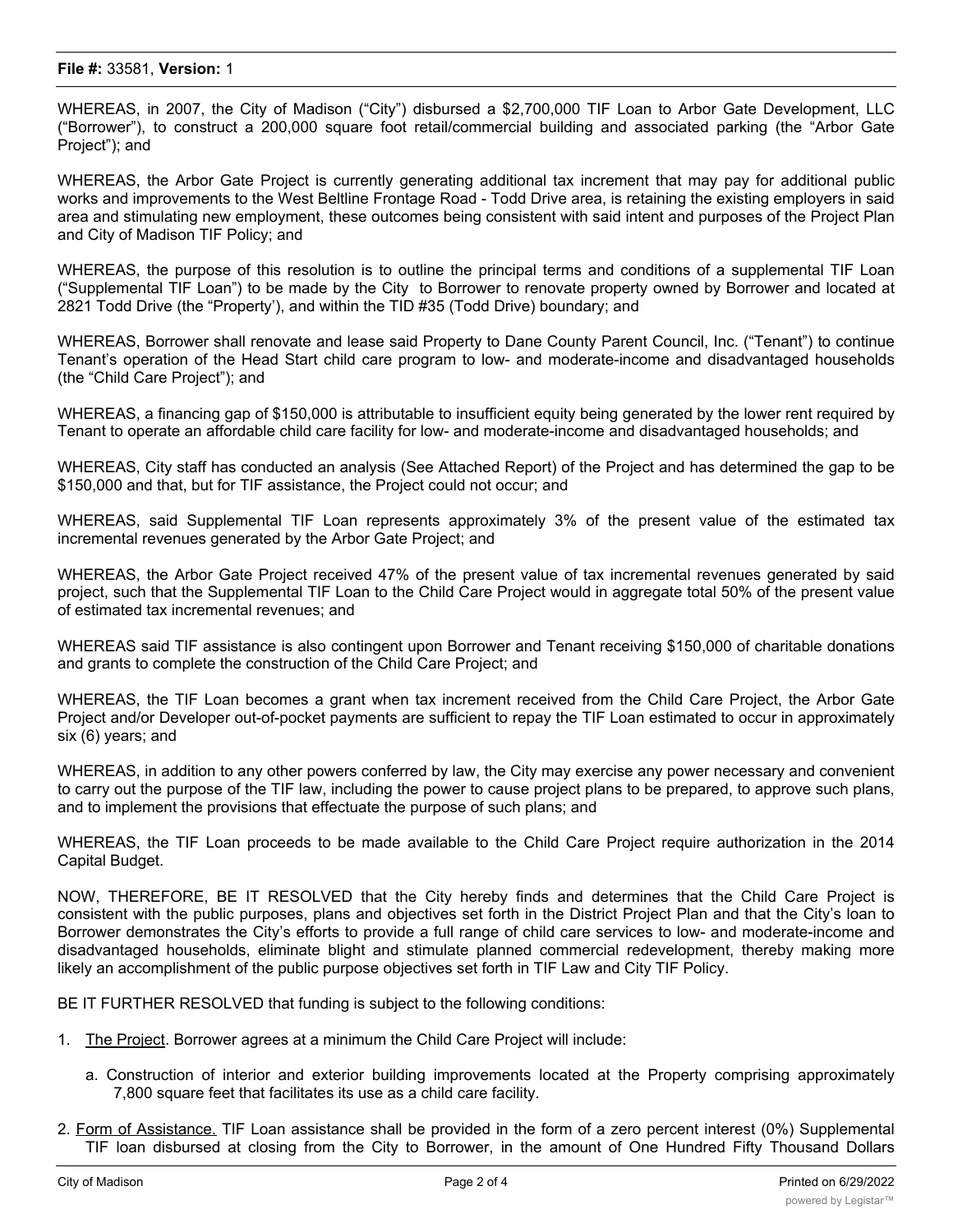### **File #:** 33581, **Version:** 1

(\$150,000). Said Supplemental TIF Loan shall partially finance Borrower's development of the Child Care Project and shall become a grant when tax increment recovered from the Arbor Gate Project and the Child Care Project and/or cash payments by Borrower and its personal guarantor are sufficient to repay the Supplemental TIF Loan and the City's associated borrowing costs, if any.

- 3. 2014 Capital Budget Amendment. Funding of the Supplemental TIF Loan is contingent upon an amendment to the 2014 City of Madison Capital Budget.
- 4. Evidence of Lease and Borrower Equity. Prior to the Supplemental TIF Loan closing, Borrower shall provide an executed lease in a form acceptable to the City between Borrower and Tenant, with primary terms of not less than 10 years and Tenant occupying not less than 7,800 square feet of the Project for the sole purpose of operating the Head Start child care program. Borrower shall also provide evidence to the City that not less than \$150,000 of Borrower equity shall be made available for investment in the Child Care Project, including but not limited to a cash contribution from Borrower, charitable contributions, grants and other non-TIF sources that are not loans to the Child Care Project or Tenant ("Borrower Equity"). Such evidence shall include the Borrower's bank statement, receipts of pre-paid construction expenditures or other TIF-eligible expenses paid by Borrower, written grant commitments to Borrower or Tenant, and evidence of charitable contributions to Tenant.
- 5. Method of Payment and Tax Increment Guaranty. The City's expenditure in providing the Supplemental TIF Loan shall be repaid by Borrower through tax increments generated by the Arbor Gate Project site and the Property and/or cash payments by Borrower and its personal guarantor. Borrower and its personal guarantor shall guaranty the City's receipt of increment revenue. The allocation of TIF credits between the Arbor Gate TIF Loan obligation and the Supplemental TIF Loan obligation shall be made in the sole discretion of the City.
- 6. Security. The Supplemental TIF Loan shall be evidenced by a Note from Borrower to the City in the amount of the TIF Loan bearing zero percent (0%) interest ("Note"). Borrower shall execute a mortgage on the Property in favor of the City securing payment of the Supplemental TIF Loan ("Mortgage"). The Loan Agreement between the City and Borrower concerning the TIF Loan to the Arbor Gate Project shall be amended to include the Supplemental TIF Loan terms and conditions. The City shall agree to execute a subordination of mortgage in a form approved by the City Attorney. Bradley L. Hutter shall execute a personal guaranty guaranteeing payment of the Supplemental TIF Loan.
- 7. Sale to Tax Exempt Entity PILOT Payment. Borrower shall be prohibited from selling or transferring the Property prior to the Borrower's repayment of the Supplemental TIF Loan. If Borrower sells or transfers the Property to a taxexempt entity ("Buyer"), whereupon such ownership renders the Property as tax-exempt, Buyer shall pay the City an annual payment in lieu of taxes (PILOT) in the amount of property tax last levied as of the date of sale to Buyer, frozen, through 2032. The City shall share said PILOT in proportion with the overlying taxing jurisdictions. Buyer shall execute a PILOT Agreement and a mortgage in favor of the City in the amount of the PILOT payments ("Buyer's Mortgage") at the time of Buyer's acquisition of the Property. The Buyer's Mortgage and PILOT Agreement shall be released and terminated by the City upon the receipt by the City of the required PILOT payments.
- 8. Satisfaction. The Mortgage shall be satisfied and the Note cancelled upon full payment of the Supplemental TIF Loan.
- 9. Changes of Ownership in Borrower or Tenant. Any material changes to the ownership of the Borrower than as stated in the TIF Loan Application dated March 5, 2014 and its attachments and amendments submitted to the City ("TIF Application"), shall require prior written notification of and approval by the City. Any such changes made without prior notification and approval of the City shall subject this Supplemental TIF Loan commitment to reconsideration by the City, or if the loan has been made, to immediate repayment of the Supplemental TIF Loan by Borrower.
- 10. Affirmative Action MGO 39.02 (9). Borrower and its contractors/subcontractors shall comply with all applicable provisions of the Madison General Ordinance (MGO) 39.02 (9), concerning contract compliance requirements. Prior to commencing construction, Borrower shall contact the City's Affirmative Action Division to assure that Borrower is in compliance with the aforementioned requirements. Borrower shall assist and actively cooperate with the Affirmative Action Division in obtaining the compliance of contractors and subcontractors with such applicable provisions of the Madison General Ordinance. Developer shall allow maximum feasible opportunity to small business enterprises to compete for any contracts entered into pursuant to the contract.
- 11. Living Wage (MGO 4.20). Borrower shall comply with Madison General Ordinance 4.20 that requires Borrower to provide a living wage.